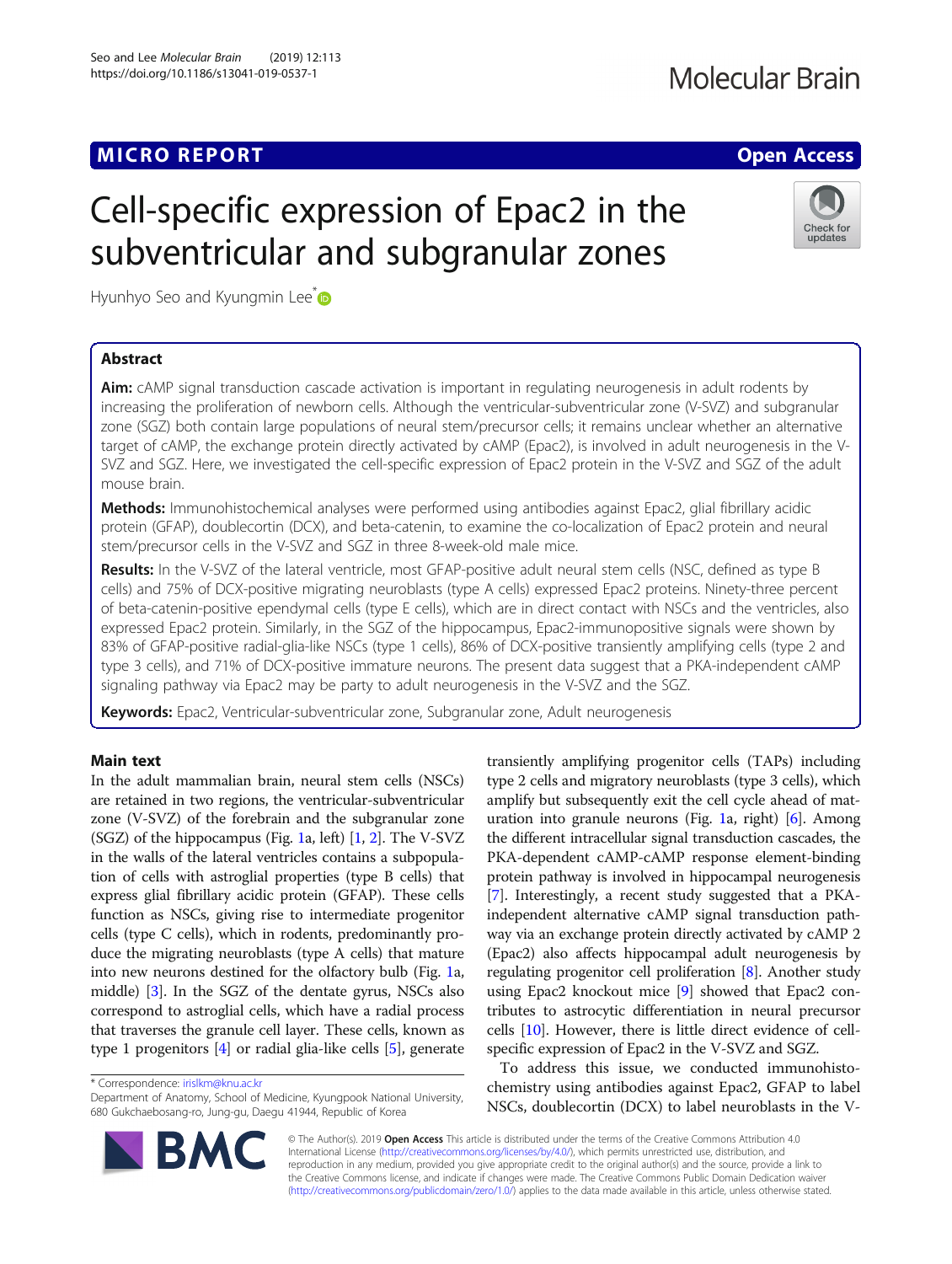<span id="page-1-0"></span>

Fig. 1 Colocalization of Epac2-immunopositive signals with NSCs, migrating neuroblasts, or ependymal cells in the V-SVZ of adult mice; and with NSCs, TAPs, or immature neurons in the SGZ. a. Overview of the V-SVZ and SGZ. Left panel, sagittal section through a mouse brain. Middle panel, cellular composition of the V-SVZ. A, type A cell; B, type B cell; C, type C cell; E, type E cell. Right panel, cellular composition of the SGZ. 1, type 1 cell (NSCs); 2, type 2 cell; 3, type 3 cell; imN, immature neurons. **b-d**. Representative immunofluorescence images of the V-SVZ. Epac2immunoreactive signals are observed in the GFAP-positive NSCs (b, green boxes), DCX-positive neuroblasts (c, pink boxes), and beta-cateninpositive ependymal cells (d, yellow boxes). The white box shown in "c" indicates a neuroblast showing non-colocalization. e-f. Representative immunofluorescence images of the SGZ. GFAP-positive radial glia-like stem cells (e, green box), DCX-positive TAPs (f, pink boxes), and a DCXpositive immature neuron with one strong branching (f, yellow box) express Epac2 protein. Scale bars, 25 µm. g. Colocalization rates of Epac2immunopositive cells with each of the cell marker protein-positive cells in the V-SVZ. H. Colocalization rates of Epac2-immunopositive cells with each type of cell marker protein-positive cell in the SGZ. g and h, Values in tables are presented as mean  $\pm$  SEM.;  $n =$  cell numbers (See Materials and Methods)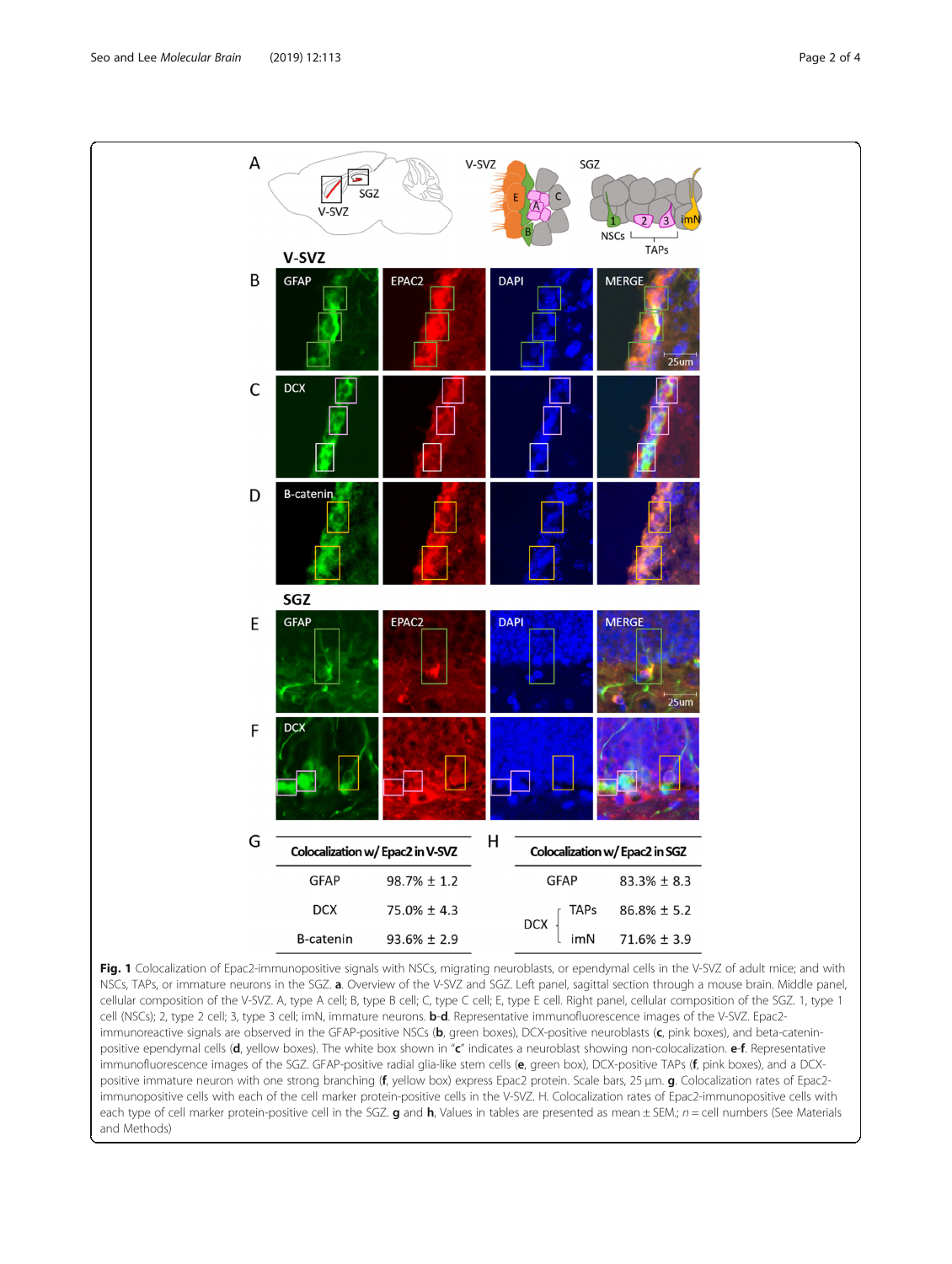<span id="page-2-0"></span>SVZ or TAPs and immature neurons in the SGZ, and beta-catenin to label ependymal cells. Double immunofluorescence staining of coronal brain sections of three 8-week-old male mice with Epac2 and one of GFAP, DCX, or beta-catenin showed that Epac2 protein was expressed in germinal zones of both the V-SVZ and SGZ. In the V-SVZ, Epac2-immunopositive signals were observed in over 98% of GFAP-positive NSCs (Fig. [1](#page-1-0)b, green box and 1Gg) and 75% of DCX-positive migrating neuroblasts (type A cells; Fig. [1c](#page-1-0), pink box and g). The Epac2 signals were also co-localized with 93% of the beta-catenin-positive ependymal cells (type E cells; Fig. [1d](#page-1-0), yellow box and g) that were in immediate contact with GFAP-positive NSCs and cerebrospinal fluid (CSF), which contains soluble factors that could modulate the behavior of NSCs [[11](#page-3-0)]. When viewed en face from the ventricular side, the small apical endings of NSCs are surrounded by a rosette of ependymal cells with large apical surfaces [\[12](#page-3-0)], and ependymal cells are known to help maintain the molecular composition of the apical compartment of NSCs by propelling the CSF with their multiple motile cilia [[13\]](#page-3-0). Although we could not evaluate the expression of Epac2 in the type C cells that are represented by less than 10% of the cells in the V-SVZ [[14\]](#page-3-0), these findings suggest that the NSCs, neuroblasts, and ependymal cells related to neurogenesis express Epac2 protein in the V-SVZ. Similar to the V-SVZ, Epac2-immunoreactive signals were also colocalized with 83% of GFAP-positive radial glia-like stem cells (type 1 cells; Fig. [1](#page-1-0)e, green box and 1H), although the total number of GFAP-positive NSCs was much less in the SGZ than in the V-SVZ (see the Additional file 1; Materials and Methods). DCX-immunopositive signals were found in TAPs, including type 2 cells (Fig. [1f](#page-1-0), left pink box) and migrating neuroblasts with short processes (type 3 cells; Fig. [1f](#page-1-0), right pink box), as well as in postmitotic immature neurons with strong dendritic branching (imN; Fig. [1f](#page-1-0), yellow box) in the SGZ at the hippocampus. In the SGZ, we observed Epac2 immunoreactive signals in 86% of DCX-positive TAPs and 71% of immature neurons (Fig. [1](#page-1-0)h). These findings are consistent with the previous data published by Zhou et al. suggesting that Epac2 gene deletion induced the most obvious decrease in the number of DCX-positive cells with short processes and DCX-positive cells with one strong dendrite branching [10]. Taken together, our findings indicate that Epac2 protein may play an important role in both proliferative and postmitotic stages during neurogenesis in the SGZ.

In conclusion, the Epac2 protein that mediates PKAindependent cAMP signaling may be involved in neurogenesis in the V-SVZ and SGZ of adult mice, and further study to address the specific role of Epac2 in adult neurogenesis is needed.

#### Supplementary information

Supplementary information accompanies this paper at [https://doi.org/10.](https://doi.org/10.1186/s13041-019-0537-1) [1186/s13041-019-0537-1.](https://doi.org/10.1186/s13041-019-0537-1)

Additional file 1. Materials and Methods.

#### Abbreviations

CSF: cerebrospinal fluid; DCX: doublecortin; Epac2: exchange protein directly activated by cAMP 2; GFAP: glial fibrillary acidic protein; NSCs: neural stem cells; SGZ: subgranular zone; TAPs: transiently amplifying progenitor cells; V-SVZ: ventricular-subventricular zone

#### Authors' contributions

HH Seo performed immunohistochemistry experiments and analyzed the data. K Lee designed the experiments and wrote the article. Both authors read and approved the final manuscript.

#### Funding

This research was supported by Kyungpook National University Research Fund, 2017.

#### Availability of data and materials

All materials are available in the Additional file 1 (Materials and Methods).

#### Ethics approval and consent to participate

The experimental procedures and animal housing conditions were approved by the Institutional Animal Care and Use Committee at Kyungpook National University (Daegu, Republic of Korea).

#### Consent for publication

Not applicable.

#### Competing interests

The authors declare that they have no competing interests.

#### Received: 29 October 2019 Accepted: 17 December 2019 Published online: 23 December 2019

#### References

- 1. Luskin MB. Restricted proliferation and migration of postnatally generated neurons derived from the forebrain subventricular zone. Neuron. 1993;11: 173–89.
- 2. Seri B, Garcia-Verdugo JM, McEwen BS, Alvarez-Buylla A. Astrocytes give rise to new neurons in the adult mammalian hippocampus. J Neurosci. 2001;21: 7153–60.
- 3. Arnold K, Arturo AB. The glial nature of embryonic and adult neural stem cells. Annu Rev Neurosci. 2009;32:149–84.
- 4. Filippov V, Kronenberg G, Pivneva T, Reuter K, Steiner B, Wang LP, et al. Subpopulation of nestin-expressing progenitor cells in the adult murine hippocampus shows electrophysiological and morphological characteristics of astrocytes. Mol Cell Neurosci. 2003;23:373–82.
- 5. Bonaguidi MA, Wheeler MA, Shapiro JS, Stadel RP, Sun GJ, Ming GL, Song H. In vivo clonal analysis reveals self-renewing and multipotent adult neural stem cell characteristics. Cell. 2011;145:1142–55.
- 6. Kempermann G, Song H, Gage FH. Neurogenesis in the adult hippocampus. Cold Spring Harb Perspect Biol. 2015;7(9):a018812.
- 7. Shin N, Ji-Eun K, Rena L, Jessica EM, Jingshan C, Cathy S, et al. Regulation of neurogenesis in adult mouse Hippocampus by cAMP and the cAMP response element-binding protein. J Neurosci. 2002;22(9):3673–82.
- 8. Zhou L, Ma SL, Yeung PKK, Wong YH, Tsim KWK, So KF, Lam LCW, Chung SK. Anxiety and depression with neurogenesis defects in exchange protein directly activated by cAMP 2-deficient mice are ameliorated by a selective serotonin reuptake inhibitor. Prozac Transl Psychiatry. 2016;6:e881.
- 9. Lee K, Kobayashi Y, Seo H, Kwak JH, Masuda A, Lim CS, Lee HR, Kang SJ, Park P, Sim SE, Kogo N, Kawasaki H, Kaang BK, Itohara S. Involvement of cAMP-guanine nucleotide exchange factor II in hippocampal long-term depression and behavioral flexibility. Mol Brain. 2015;8:38.
- 10. Seo H, Lee K. Epac2 contributes to PACAP-induced astrocytic differentiation through calcium ion influx in neural precursor cells. BMB Rep. 2016;49(2): 128–33.